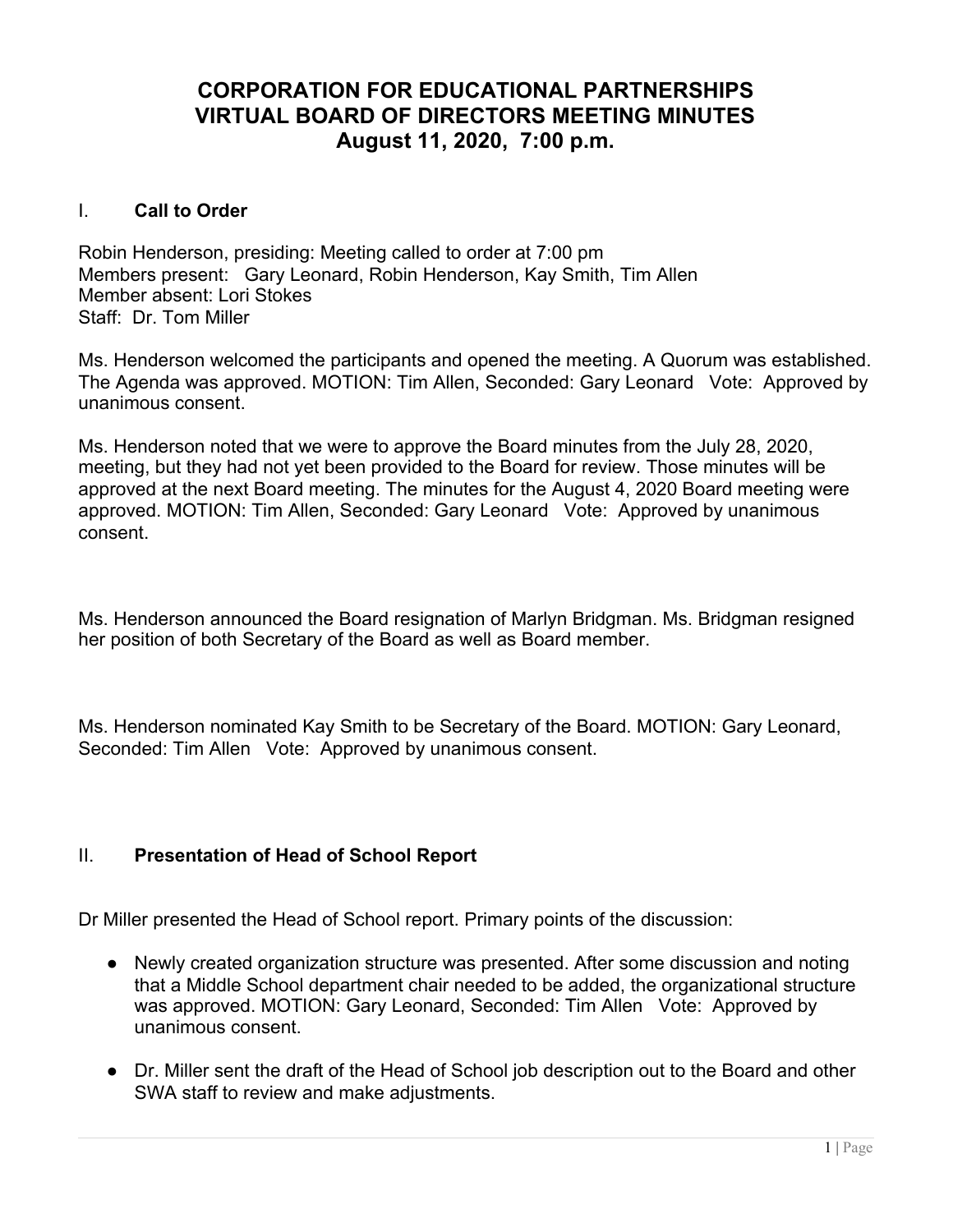- $\bullet$  Enrollment is up (+5 students) since the report last week.
- Today, August 11, 2020, was the first day of school for the teachers and staff.
- Presented 2 new hires for approval; both teachers.
- There were 6 resignations reported.
- Discussion of current vacancies. A Plan B will be to look into using NC Virtual Academy, if needed, to have accredited teachers teach classes during the first semester if the core curriculum teacher vacancies cannot be filled.
- Went over signature authority being recommended. An explanation and examples of recurring versus non-recurring expenses was provided and some questions were answered. The Board would be provided all contracts over certain amounts and for recurring expenses, so the recommended signature authority requiring a Board member is mainly for non-recurring expenses. Board approval is proactively obtained for contracts, the budget and the line items within the budget.
- Motion to approve the signature authority recommended. MOTION: Kay Smith, Seconded: Gary Leonard Vote: Approved by unanimous consent. 7:21 pm
- Motion to approve the two new hires. MOTION: Gary Leonard, Seconded: Tim Allen Vote: Approved by unanimous consent. 7:22 pm
- Dr. Miller shared that the buildings are all being re-keyed and that new access codes and cards should be in place soon. Going forward, the Business Manager will be responsible for all key assignments. Motion made to approve the charge of the rekeying of all buildings. MOTION: Tim Allen, Seconded: Kay Smith Vote: Approved by unanimous consent. 7:24 pm
- Dr. Miller spoke of a possible third-party company being engaged to provide Human Resources support for a period of time. Will bring any possible contract or proposal to Board before engaging.
- The Annual Financial Audit is scheduled to take place starting tomorrow, August 12, 2020, at 10-:00 am. Primary focus will be on EC student files and HR files.
- Chrome Book drop off is scheduled for August 13 and 14.

#### III. **Board Closed Session**

Motion made to go into closed session to discuss personnel matters at 7:32 pm. MOTION: Kay Smith, Seconded: Gary Leonard Vote: Approved by unanimous consent.

Members present: Gary Leonard, Robin Henderson, Kay Smith, Tim Allen